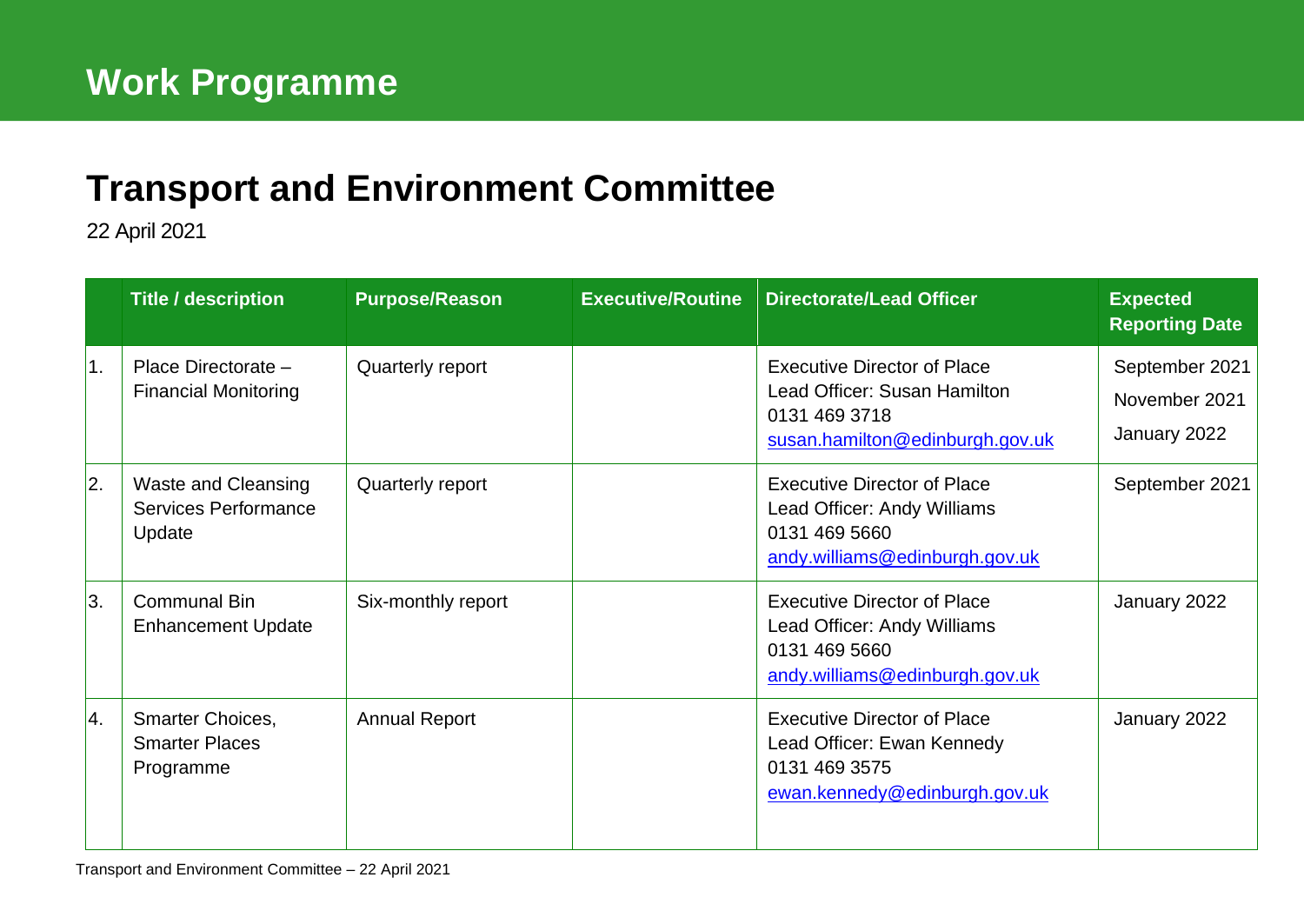| $\overline{5}$ . | <b>Transport Infrastructure</b><br>Investment - Capital<br><b>Delivery Priorities</b> | <b>Annual Report</b> | <b>Executive Director of Place</b><br>Lead Officer: Cliff Hutt, Service<br>Manager - Infrastructure<br>0131 469 3751<br>cliff.hutt@edinburgh.gov.uk | <b>June 2021</b> |
|------------------|---------------------------------------------------------------------------------------|----------------------|-----------------------------------------------------------------------------------------------------------------------------------------------------|------------------|
| 6.               | <b>Public Utility Company</b><br>Performance and Road<br><b>Work Co-ordination</b>    | <b>Annual Report</b> | <b>Executive Director of Place</b><br>Lead Officer: Ewan Kennedy<br>0131 469 3575<br>ewan.kennedy@edinburgh.gov.uk                                  | <b>June 2021</b> |
| 7.               | Annual Update on<br><b>Council Transport Arms</b><br>Length Companies                 | Annual report        | <b>Executive Director of Place</b><br>Lead Officer: Ewan Kennedy<br>0131 469 3575<br>ewan.kennedy@edinburgh.gov.uk                                  | <b>June 2021</b> |
| 8.               | Appointments to<br><b>Working Groups</b>                                              | Annual report        | <b>Chief Executive</b><br>Lead Officer: Veronica Macmillan<br>0131 529 4283<br>veronica.macmillan@edinburgh.gov.uk                                  | November 2021    |
| 9.               | <b>Decriminalised Traffic</b><br>and Parking<br><b>Enforcement Update</b>             | <b>Annual Report</b> | <b>Executive Director of Place</b><br>Lead Officer: Gavin Brown<br>0131 469 3823<br>gavin.brown@edinburgh.gov.uk                                    | January 2022     |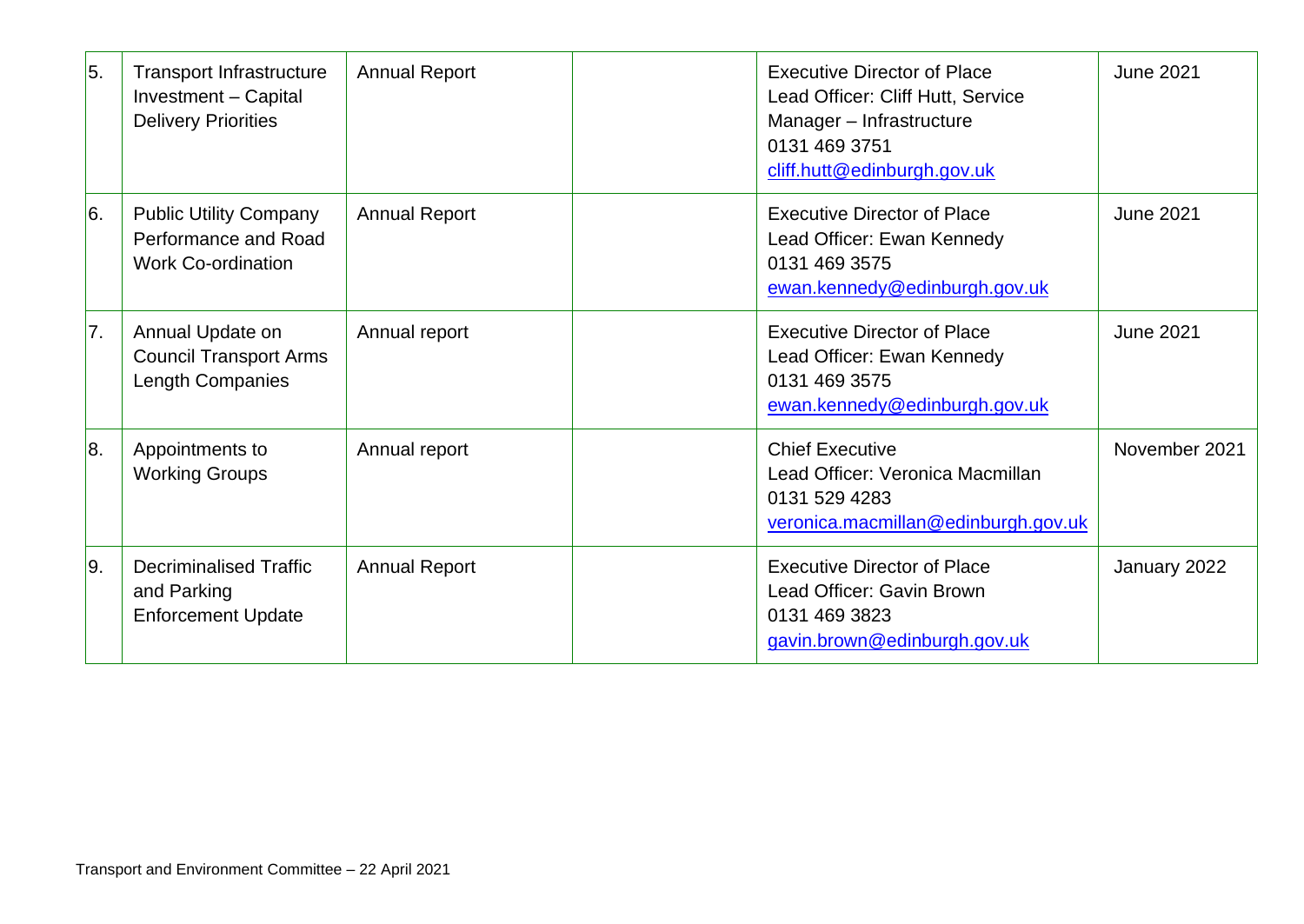| <b>Report Title</b>                                                            | <b>Directorate</b> | <b>Lead Officer</b>   |
|--------------------------------------------------------------------------------|--------------------|-----------------------|
| <b>June 2021</b>                                                               |                    |                       |
| Retention of Spaces for People Measures to Meet Longer-Term Council Objectives | Place              | <b>Phil Noble</b>     |
| Reform of Transport Arms Length External Organisations                         | Place              | <b>Hannah Ross</b>    |
| Edinburgh's Low Emission Zone Update                                           | Place              | <b>Ruth White</b>     |
| Review of Safety at Major Junctions                                            | Place              | <b>Andrew Easson</b>  |
| Electric Vehicle Infrastructure Programme - progress report                    | Place              | <b>Gavin Brown</b>    |
| <b>Key Worker Permits</b>                                                      | Place              | Gavin Brown           |
| <b>Winter Weather Lessons Learned</b>                                          | Place              | <b>Cliff Hutt</b>     |
| Transport Infrastructure Investment - Capital Delivery Priorities              | Place              | <b>Cliff Hutt</b>     |
| Brunstane Road Closure (ETRO Objections Update)                                | Place              | Karyn Teather         |
| Public Utility Company Performance and Road Work Co-ordination                 | Place              | <b>Stuart Harding</b> |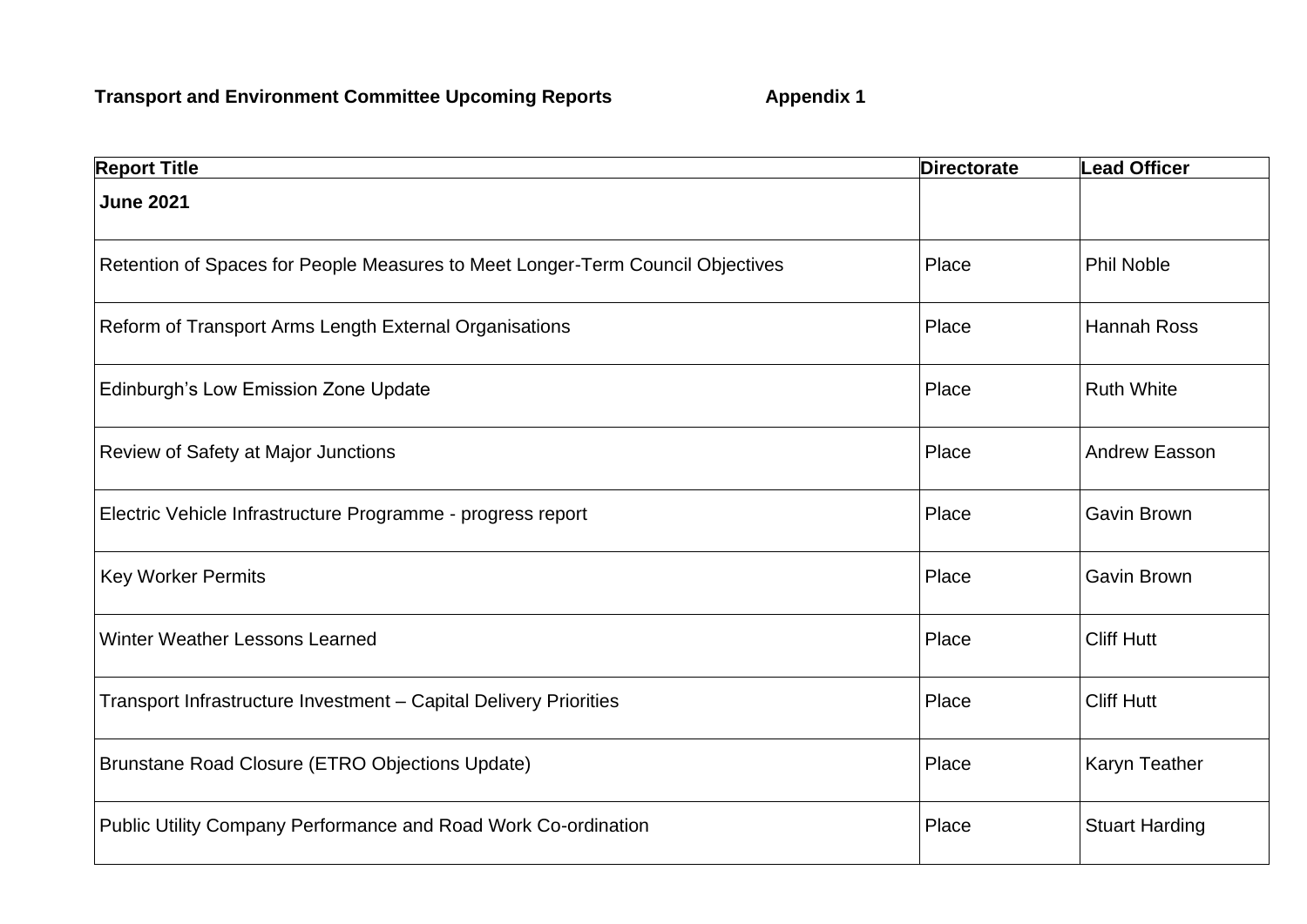| Annual Update on Council Transport Arm's Length Companies | Place | <b>TBC</b> |
|-----------------------------------------------------------|-------|------------|
|-----------------------------------------------------------|-------|------------|

| <b>Business Bulletin Update</b>                                   | <b>Directorate</b> | <b>Lead Officer</b>                       |
|-------------------------------------------------------------------|--------------------|-------------------------------------------|
| <b>June 2021</b>                                                  |                    |                                           |
| City Mobility Plan                                                | Place              | Ruth White / Iain<br><b>McFarlane</b>     |
| 2020 air quality annual progress report                           | Place              | Shauna Clarke                             |
| Kirkliston and Queensferry Traffic and Active Travel Study Update | Place              | Dave Sinclair                             |
| Waste and Cleansing Services Performance Update                   | Place              | <b>Andy Williams</b>                      |
| <b>School Travel Plan Update</b>                                  | Place              | <b>Stacey Monteith-</b><br><b>Skelton</b> |

| <b>Forward Plan</b>                                 | <b>Directorate</b> | Lead Officer         |
|-----------------------------------------------------|--------------------|----------------------|
| Pavements Clear of Signs                            | Place              | <b>Gavin Brown</b>   |
| Public Transport Priority Action Plan               | Place              | <b>Stuart Lowrie</b> |
| <b>East Craigs Low Traffic Neighbourhood Update</b> | Place              | <b>Martyn Lings</b>  |